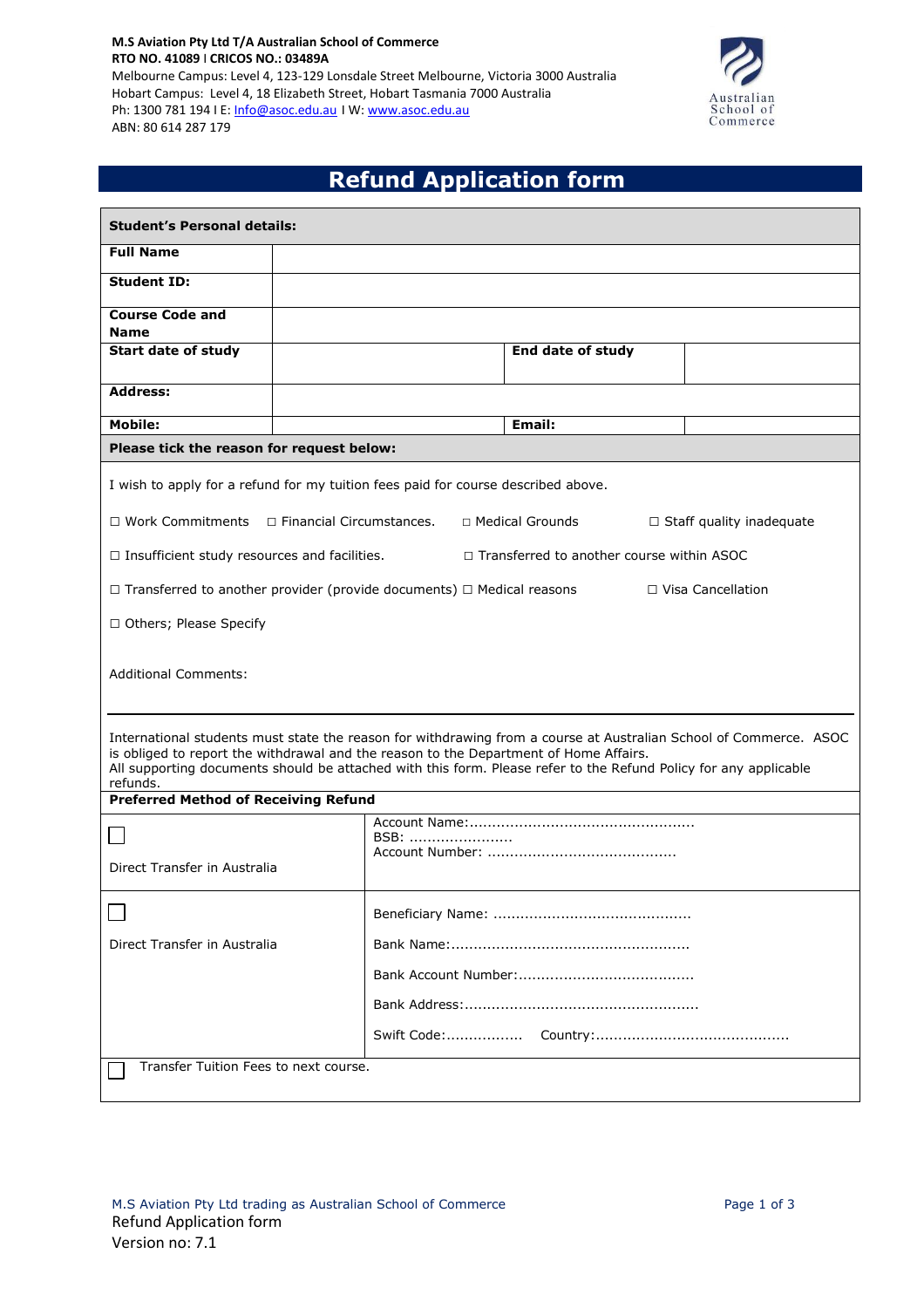#### **M.S Aviation Pty Ltd T/A Australian School of Commerce RTO NO. 41089** I **CRICOS NO.: 03489A** Melbourne Campus: Level 4, 123-129 Lonsdale Street Melbourne, Victoria 3000 Australia Hobart Campus: Level 4, 18 Elizabeth Street, Hobart Tasmania 7000 Australia Ph: 1300 781 194 I E: [Info@asoc.edu.au](mailto:Info@asoc.edu.au) I W: [www.asoc.edu.au](http://www.asoc.edu.au/) ABN: 80 614 287 179

Γ



٦

| <b>ASOC COURSE FEE REFUND TABLE</b> |                                                                                                                                  |                                                                                                                                                                                                                                                                                                                                                                                                                                                         |                                          |                        |  |
|-------------------------------------|----------------------------------------------------------------------------------------------------------------------------------|---------------------------------------------------------------------------------------------------------------------------------------------------------------------------------------------------------------------------------------------------------------------------------------------------------------------------------------------------------------------------------------------------------------------------------------------------------|------------------------------------------|------------------------|--|
| Plea<br>se<br><b>Tick</b>           | <b>Refund circumstances</b>                                                                                                      | <b>Refund of Tuition Fees</b><br>paid                                                                                                                                                                                                                                                                                                                                                                                                                   | <b>Refund of</b><br><b>Material Fees</b> | <b>Application Fee</b> |  |
| □                                   | Withdrawal at least 12 full<br>weeks or more prior to agreed<br>start date.                                                      | 100%                                                                                                                                                                                                                                                                                                                                                                                                                                                    | 100%                                     | No refund              |  |
| □                                   | Withdrawal between 6 to 11<br>full weeks prior to the agreed<br>Start date.                                                      | 50%                                                                                                                                                                                                                                                                                                                                                                                                                                                     | 100%                                     | No refund              |  |
| □                                   | Withdrawal in 5 full weeks or<br>less                                                                                            | No refund                                                                                                                                                                                                                                                                                                                                                                                                                                               | No refund                                | No refund              |  |
| $\Box$                              | Withdrawal after the course<br>start date                                                                                        | No refund                                                                                                                                                                                                                                                                                                                                                                                                                                               | No refund                                | No refund              |  |
| □                                   | Course withdrawn by the<br>School                                                                                                | 100%                                                                                                                                                                                                                                                                                                                                                                                                                                                    | 100%                                     | 100%                   |  |
| □                                   | Application rejected by the<br>School                                                                                            | 100%                                                                                                                                                                                                                                                                                                                                                                                                                                                    | 100%                                     | No Refund              |  |
| $\Box$                              | The course is not provided<br>fully to the student because<br>the School has a sanction<br>imposed by a government<br>regulator. | Refund of unused portion of<br>tuition fees for future terms                                                                                                                                                                                                                                                                                                                                                                                            | No refund                                | No refund              |  |
| □                                   | Visa refused prior to the<br>course commencement                                                                                 | Total amount of the pre-paid<br>fees received by ASOC for<br>the course in respect of the<br>student course less the<br>following amount<br>(a) 5% of the total amount of<br>pre-paid fees that the<br>provider received in respect<br>of the student for the course<br>before the default day; or<br>(b) a maximum sum of \$500<br>whichever is lesser                                                                                                 | 100%                                     | 100%                   |  |
| П                                   | Visa is refused after the<br>commencement of the studies<br>due to not meeting visa<br>requirements.                             | The refund amount $=$ weekly<br>tuition fee x the number of<br>weeks in the default period<br>a. The weekly tuition fee $=$<br>total tuition fee for the<br>course / number of calendar<br>days in the course x 7. This<br>amount is rounded up to the<br>nearest whole dollar.<br>b. The number of weeks in<br>the default period $=$ number<br>of calendar days from the<br>default day to the end of the<br>period to which the payment<br>relates/7 | No Refund                                | No refund              |  |
| П                                   | RPL fee                                                                                                                          | No refund if the 'Statement<br>of Attainment' is provided                                                                                                                                                                                                                                                                                                                                                                                               | No refund                                | No refund              |  |
| □                                   | Visa refused due to<br>submission of the fraudulent<br>documents by or on behalf of<br>the student                               | No refund                                                                                                                                                                                                                                                                                                                                                                                                                                               | No refund                                | No refund              |  |
| □                                   | Withdrawal from the course<br>without notification or<br>breaching their visa conditions                                         | No refund                                                                                                                                                                                                                                                                                                                                                                                                                                               | No refund                                | No refund              |  |
| □                                   | Withdrawal after the agreed<br>start date                                                                                        | No refund                                                                                                                                                                                                                                                                                                                                                                                                                                               | No refund                                | No refund              |  |
| □                                   | Visa cancelled due to actions<br>of the student                                                                                  | No refund                                                                                                                                                                                                                                                                                                                                                                                                                                               | No refund                                | No refund              |  |

M.S Aviation Pty Ltd trading as Australian School of Commerce **Page 2** of 3 Refund Application form Version no: 7.1